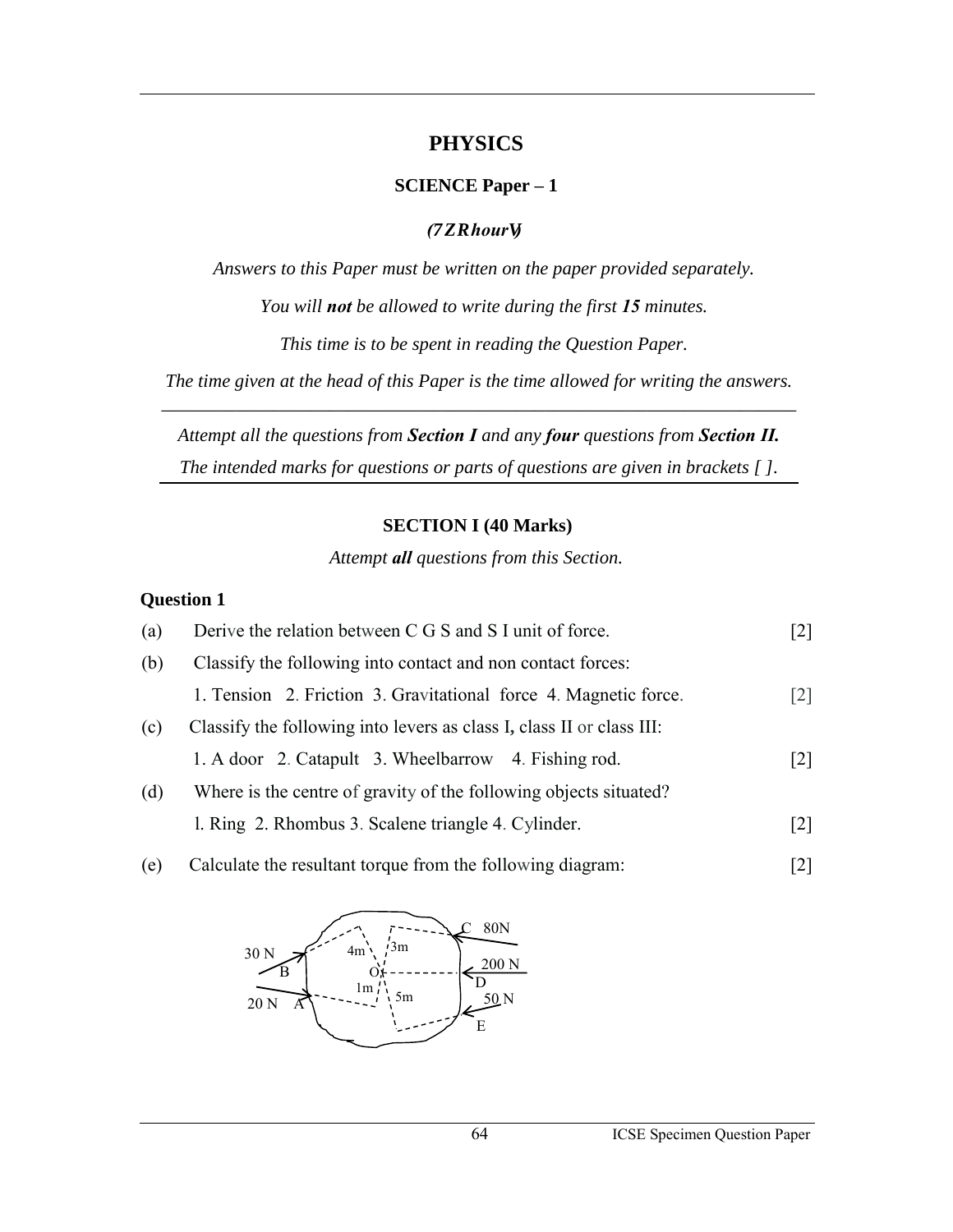## **Question 2**



## **Question 3**

| (a) | What are the factors on which the following characteristics of a musical note |                                                                          |       |  |
|-----|-------------------------------------------------------------------------------|--------------------------------------------------------------------------|-------|--|
|     |                                                                               | depends? 1. intensity 2. timbre.                                         | $[2]$ |  |
| (b) |                                                                               | How does a trawler man catch fish in deep water?                         | $[2]$ |  |
| (c) | What are the factors on which resistance of a conductor depends?              | $[2]$                                                                    |       |  |
| (d) | Name the material used for:                                                   |                                                                          |       |  |
|     | (i)                                                                           | Electric fuse.                                                           |       |  |
|     | (ii)                                                                          | Connecting wire.                                                         |       |  |
|     | (iii)                                                                         | Filament of an electric bulb.                                            |       |  |
|     | (iv)                                                                          | Heating element of an electric toaster.                                  | $[2]$ |  |
| (e) | Give the harmful effects of global warming on lakes and oceans found          |                                                                          |       |  |
|     | frozen during winter.                                                         |                                                                          | $[2]$ |  |
|     | <b>Question 4</b>                                                             |                                                                          |       |  |
|     |                                                                               |                                                                          |       |  |
| (a) |                                                                               | Calculate the wavelength of an electromagnetic wave of frequency 15 MHz. | $[2]$ |  |

(b) State the function of a transformer. [2]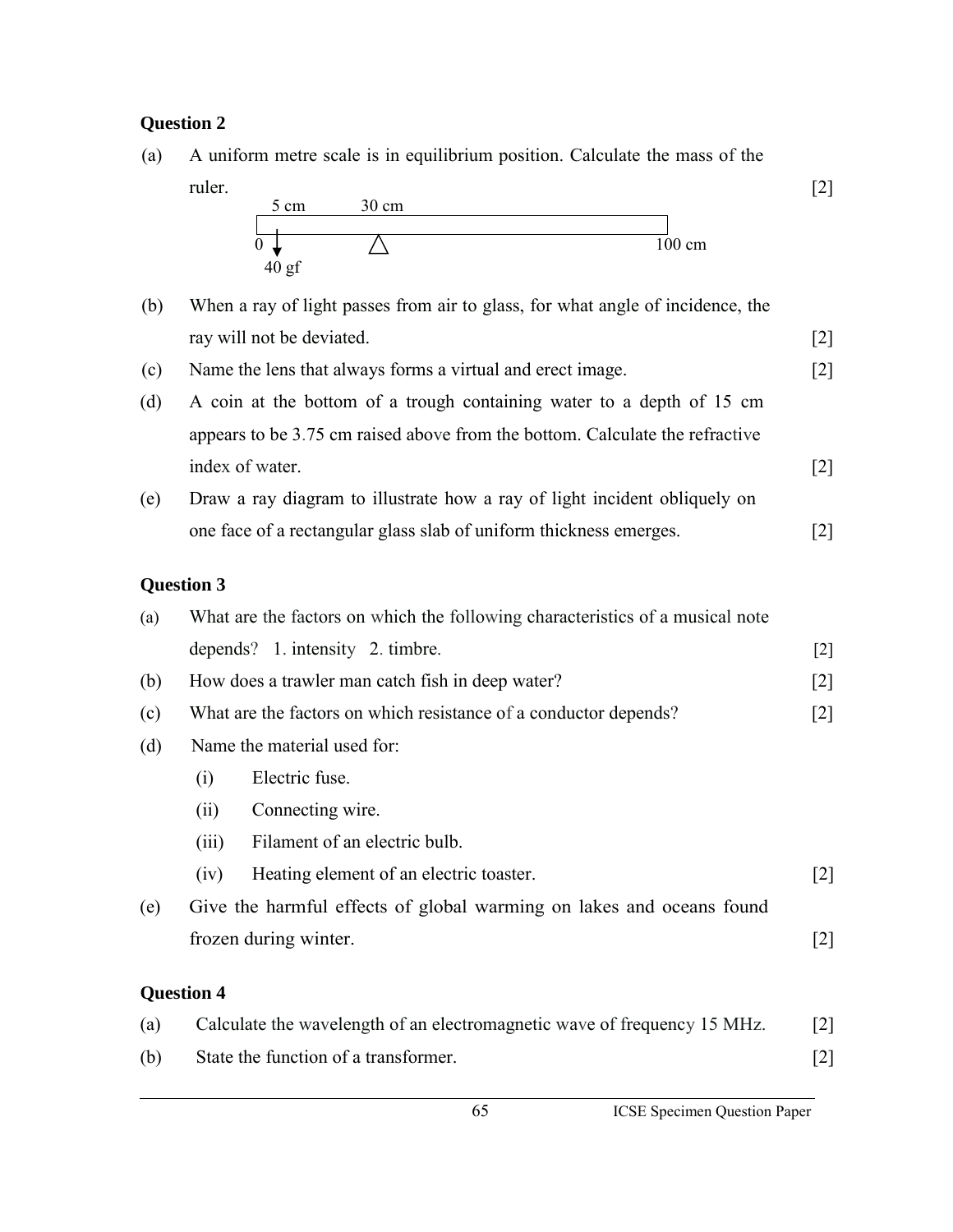| (c) | State two uses of a cathode ray tube.                                      |                   |
|-----|----------------------------------------------------------------------------|-------------------|
| (d) | Show by equations, the effect on the proton number Z and mass number A     |                   |
|     | of the parent nucleus brought about by the two types of radioactive decay. | $\lceil 2 \rceil$ |
| (e) | State one industrial use of $\alpha$ , $\beta$ , and $\gamma$ radiation.   | $\lceil 2 \rceil$ |

#### **SECTION II (40 Marks)**

*Attempt any four questions from this Section*

#### **Question 5**

- (a) An engine can pump 30,000 litres of water to a vertical height of 45 metres in 10 minutes. Calculate the work done by the machine and the power.  $(Density of water = 10<sup>3</sup> kg/m<sup>3</sup>, 1000 litre = 1 m<sup>3</sup>, g = 9.8 m s<sup>-2</sup>).$  [3]
- (b) 'Renewable sources of energy must be encouraged to meet growing demands of energy'. Give suggestions to support your answer. [3]
- (c) A pulley system has a velocity ratio 5. Draw a neat labelled diagram of the pulley system to lift a load by applying the effort in a convenient direction. Mark the tension in your diagram.
	- (i) If the efficiency of the system is 80% find its mechanical advantage.
	- (ii) If a load of 10 kgf is pulled up by a distance of 2 m in 10 s, calculate the power developed by the effort (given  $g = 10 \text{ m s}^2$ ). [4]

## **Question 6**

(a)



- (i) Copy and complete the ray diagram to show the formation of the image of the object AB
- (ii) Name the lens LL'.
- (iii) Name a device in which this principle is used. [3]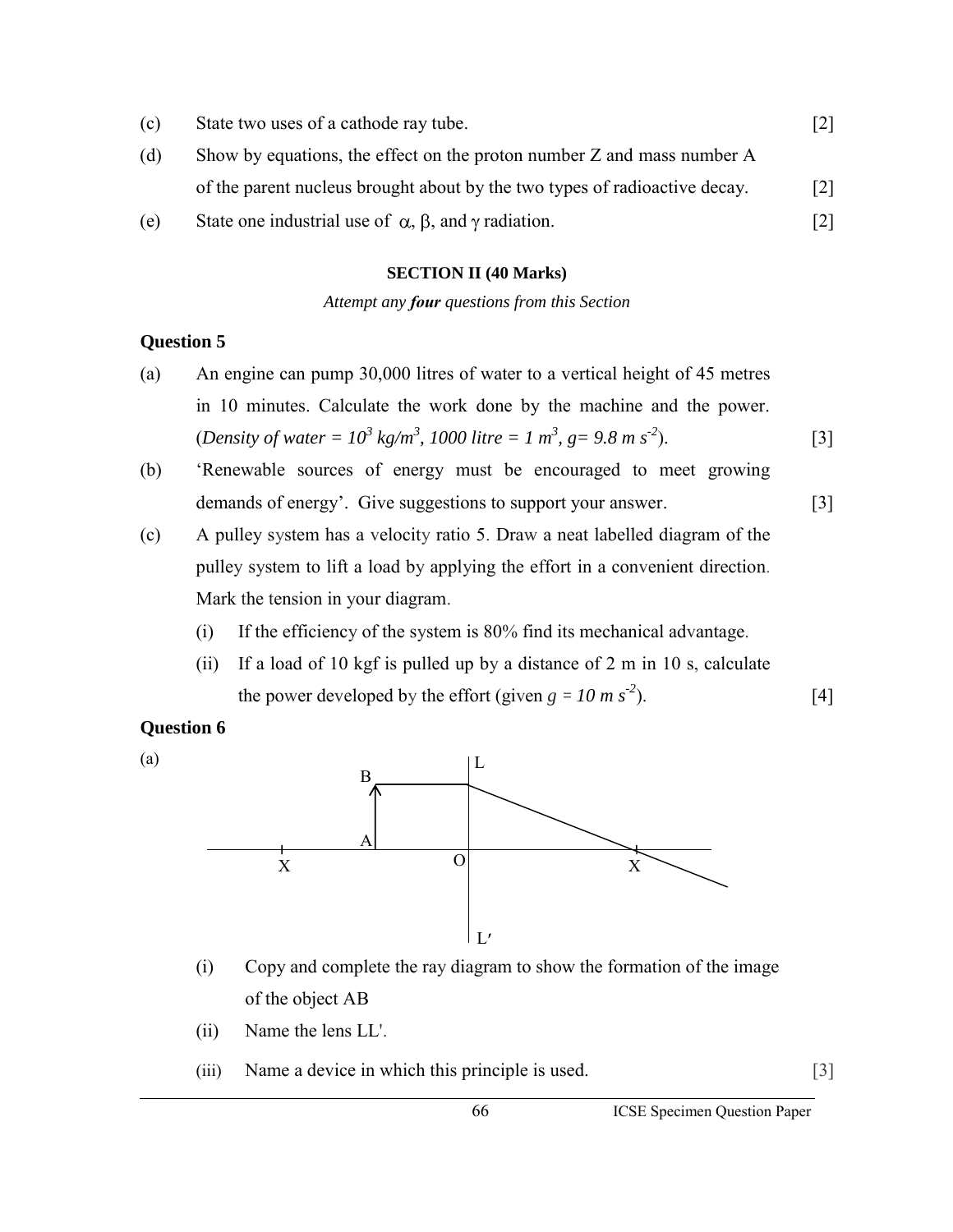(b) Copy and complete the following diagrams to show the path of the ray of monochromatic light in each case as it enters and emerges out of the prism. Mark the angle wherever necessary (critical angle is  $42^{\circ}$ ). [3]



- (c) (i) Name any four regions of electromagnetic spectrum in increasing order of frequency.
	- (ii) Calculate the refractive index of a liquid with respect to air applying Snell's law (use geometric construction). [4]



## **Question 7**

- (a) (i) Draw a displacement-distance graph for two waves A and B such that the amplitude of wave A is three times that of wave B.
	- (ii) Give one example of forced vibration.
	- (iii) State two necessary conditions for hearing a distinct echo. [3]
- (b) John fires a gun towards a hill and hears its echo after 5 seconds. He then moves 320 m towards the hill and fires his gun again. This time he hears the echo after 3 seconds. Calculate the velocity of sound. [3]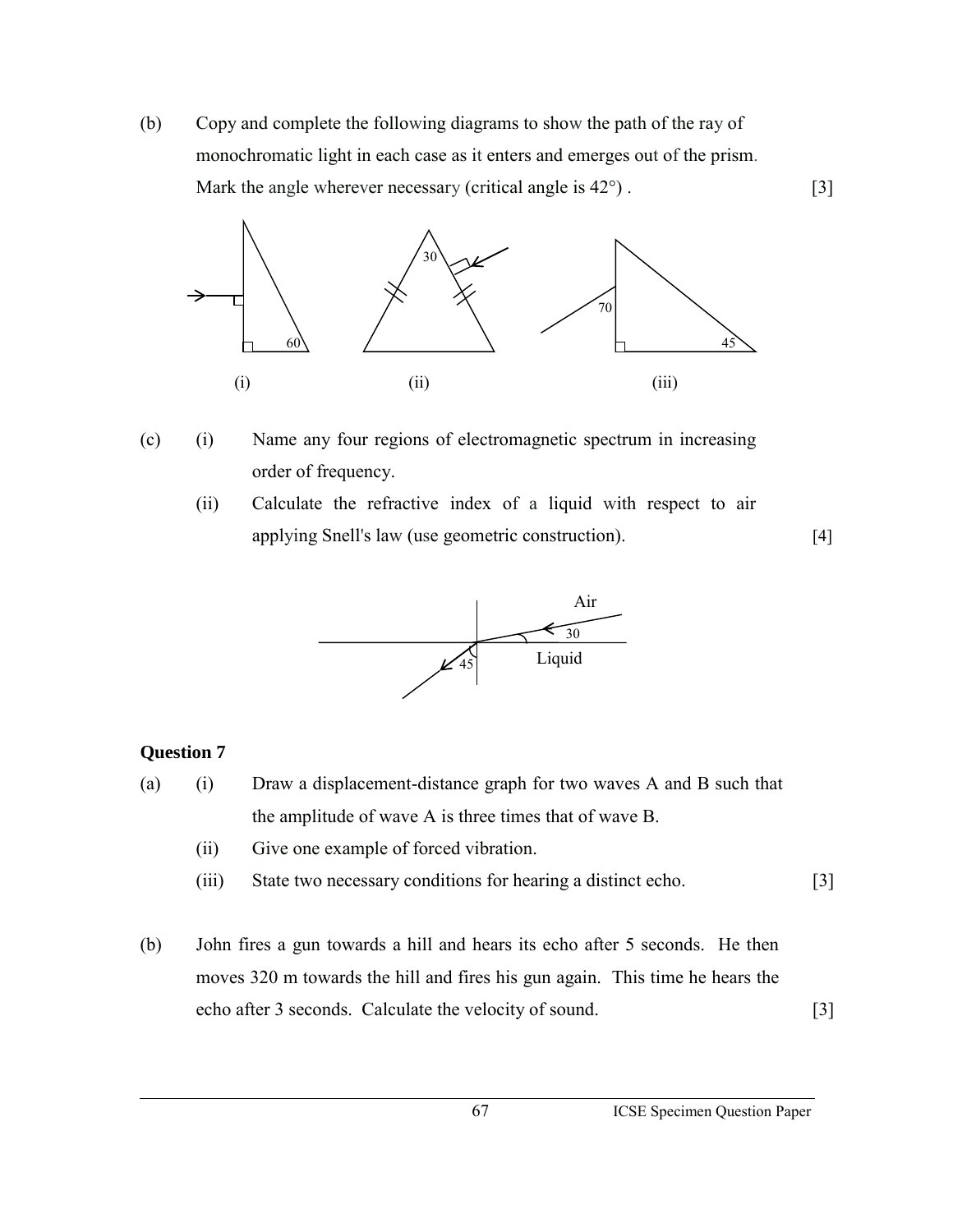(c) The diagram shows an electrical circuit used for the verification of Ohm's law. Label A, B C, D and E. Draw a sketch to show how the value of current varies for different values of voltage across C. [4]



## **Question 8**

(a)



Calculate the reading of A when

- (i) K is closed.
- (ii) K is open.  $[3]$

(b) In Mrs. Pinto's flat there are 6 bulbs of 100 W each, a heater of 2 kW and 5 fans of 50W each. If these are used everyday as shown below, calculate the cost of energy consumption for a month of 30 days at the rate of Rs.3.50 per kW h.

6 bulbs of 100 W each used 8 h per day

1 heater of 2 kW used half hour daily

5 fans of 50 W each are used 6 h everyday. [3]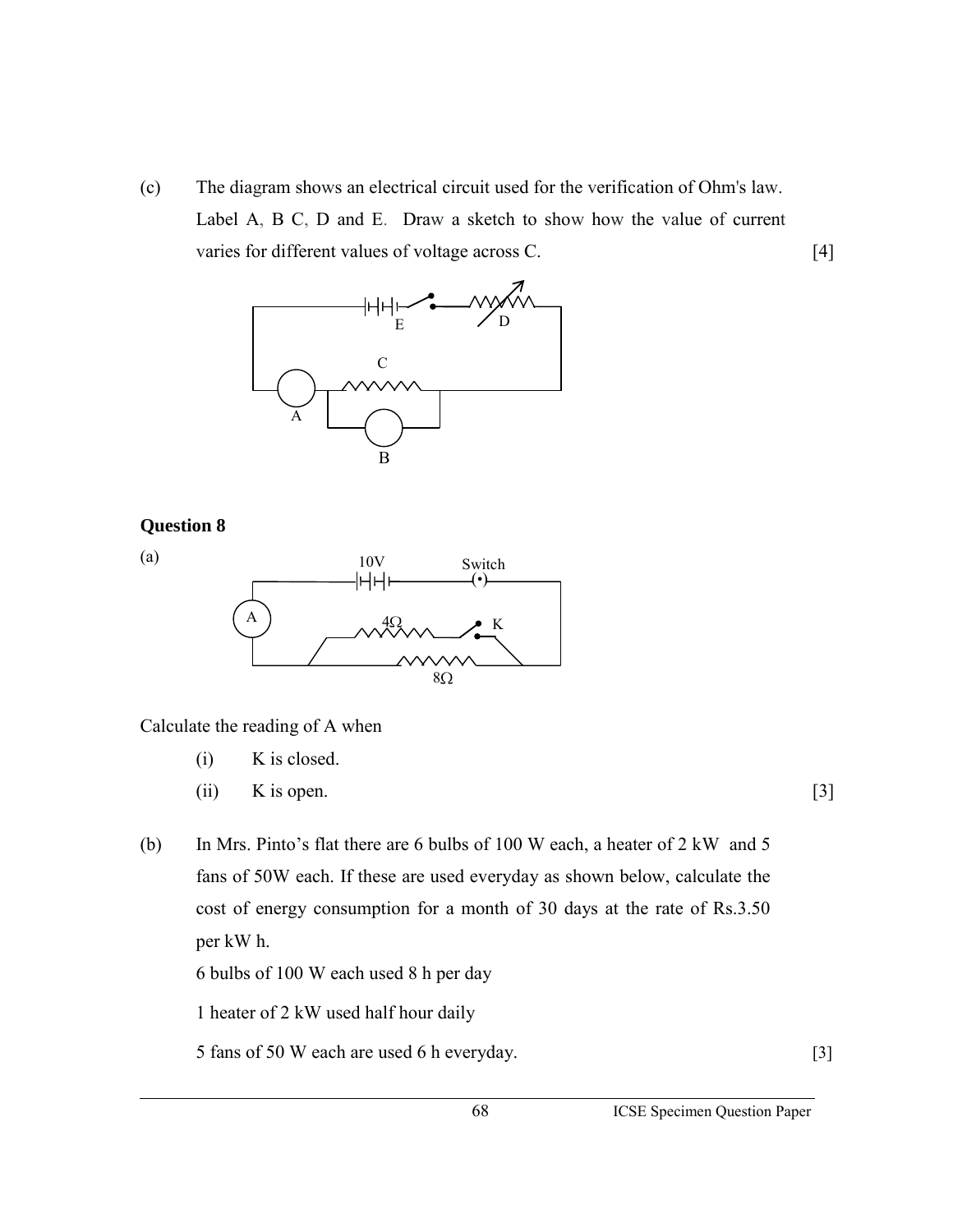(c) From the diagram given below:



- (i) What will you observe when-
	- (1) the magnet is dropped into the coil.
	- (2) the number of turns of the coil is increased?
- (ii) What will be the direction of current flowing through the coil when the magnet is dropped in? (Clockwise or anticlockwise).
- (iii) State the law which explains this observation. [4]

# **Question 9**

| (a) | Calculate the amount of heat given out while 400 g of water at 30 $^{\circ}$ C is |   |  |
|-----|-----------------------------------------------------------------------------------|---|--|
|     | cooled and converted into ice at -2 °C.                                           |   |  |
|     | Specific heat capacity of water = $4200$ J/kg K                                   |   |  |
|     | Specific heat capacity of ice = $2100$ J/ kg K                                    |   |  |
|     | Specific latent heat of fusion of ice = $336000$ J/kg                             | 3 |  |
| (b) | A body of mass " $m_1$ " of a substance of specific heat capacity $c_1$ , at a    |   |  |
|     |                                                                                   |   |  |

- temperature  $t_1$  is mixed with another body of mass " $m_2$ " of specific heat capacity " $c_2$ " at a lower temperature  $t_2$ . Deduce an expression for the temperature of the mixture  $t_3$ .  $[3]$
- (c) Draw a labelled diagram of an alternating current generator. Write the function of its two main parts. [4]

https://www.freshersnow.com/category/govt-boards/board-model-papers/